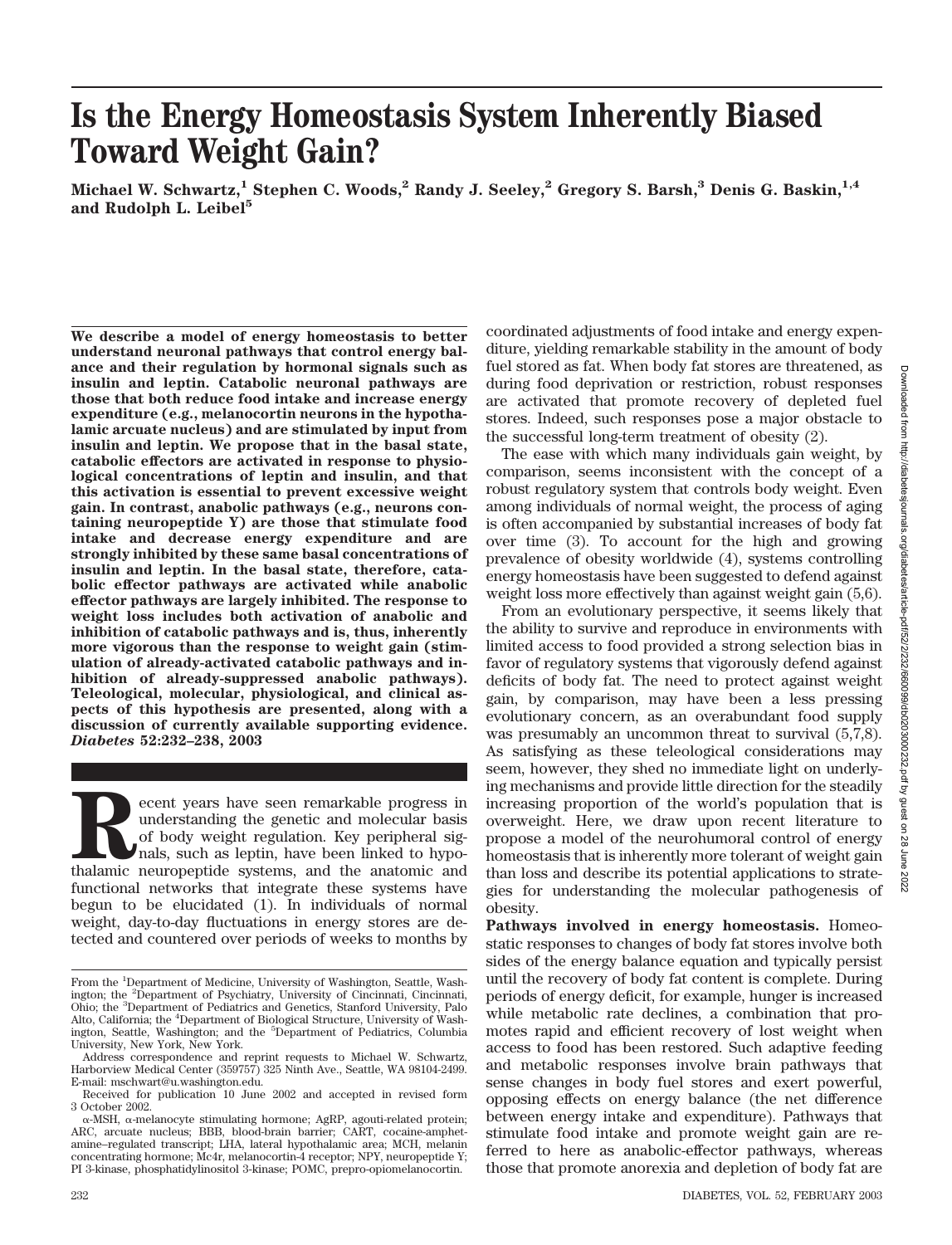

**FIG. 1. Negative feedback model for regulation of body fat content. Leptin and insulin are signals that circulate in proportion to body adiposity and act in the hypothalamus to stimulate catabolic- (e.g., POMC/ CART) and inhibit anabolic- (e.g., NPY/ AgRP) effector pathways. These pathways have opposing effects on both energy intake and energy expenditure and, consequently, on the amount of body fuel stored as fat. Weight loss induced by caloric restriction lowers insulin and leptin levels, which in turn activates anabolic and inhibits catabolic effectors, and thereby promotes the recovery of lost weight. Modified from Schwartz et al. (9).**

referred to as catabolic-effector pathways (9). Both pathways also regulate energy expenditure in ways that complement their effects on energy intake and enhance the overall response to a change in body fat content. Activation of anabolic pathways, for example, increases food intake and decreases energy expenditure, whereas the reverse is true for catabolic pathways (9).

Anabolic and catabolic pathways are generally regulated in a reciprocal manner, such that increases in the activity of one are often accompanied by decreases in the other (9). In response to fasting, for example, catabolic pathways are inhibited, while anabolic pathways are activated, thus allowing the organism to powerfully and synergistically alter both sides of the energy balance equation. Like other control systems in which there are concurrent, opposing forces bearing on a regulated parameter, such as regulation of body temperature (10), plasma osmolality (11), and blood glucose (12), this arrangement enables rapid and forceful responses that promote homeostasis.

How do these anabolic and catabolic pathways sense changes in energy balance? Current evidence supports a key role for leptin and insulin, hormones that circulate at concentrations proportionate to body fat mass and enter the brain, where they bind to and activate their respective receptors on the plasma membrane of target neurons. Low concentrations of leptin and insulin increase energy intake and reduce energy expenditure (13–15). Hence, the reciprocal nature of the neuronal response to an energy deficit (activation of anabolic pathways and inhibition of catabolic pathways) may be accounted for, at least in part, by reduced levels of these two hormones (Fig. 1).

An important anabolic pathway includes a subset of neurons in the hypothalamic arcuate nucleus (ARC) that coexpress neuropeptide Y (NPY) and agouti-related protein (AgRP) (16,17). Both peptides stimulate food intake and each acts on a distinct receptor system (NPY is an agonist of NPY receptors, while AgRP is an inverse agonist of neuronal melanocortin receptors, Mc3r and Mc4r). A major catabolic pathway is comprised of an adjacent subset of ARC neurons that synthesize  $\alpha$ -melanocyte stimulating hormone ( $\alpha$ -MSH), a melanocortin peptide derived

amine–regulated transcript (CART) (1), a peptide which, like  $\alpha$ -MSH, potently reduces food intake. Both NPY/AgRP and POMC/CART neurons project to neighboring hypothalamic areas that control feeding and autonomic function, including the paraventricular nucleus and lateral hypothalamic area. Neurons located in these "downstream" areas process input from the ARC and appear to play a key role to transduce this input into feeding and metabolic responses (1). Some ARC neurons also project directly to the spinal cord, where they innervate preganglionic neurons that control sympathetic nervous system outflow (1). Whereas ARC NPY/AgRP neurons are inhibited by leptin and insulin, POMC/CART neurons are stimulated by these hormones (14,18–20). These relationships support the hypothesis that neuronal circuits with opposing effects on energy balance are regulated in a reciprocal manner by negative feedback from adiposity-related signals (Fig. 1). A cornerstone of this model is the proposition that

from the precursor, prepro-opiomelanocortin (POMC). Many ARC POMC neurons coexpress cocaine-amphet-

neuronal systems involved in energy homeostasis are functionally "hard-wired" to generate a state of positive energy balance and weight gain unless input to the ARC from adiposity signals is sufficient to constrain anabolic and activate catabolic pathways. The implications of this proposition for adaptive responses mounted to resist weight gain during overfeeding are substantial and provide the central focus of this perspective.

**A bias toward weight gain.** Our hypothesis begins with the proposal that tonic output from catabolic pathways (e.g., POMC/CART neurons) is required to avert excessive food intake and weight gain. That is, we propose that catabolic pathways are activated in the basal state (defined as the steady state in which energy balance and body fat mass remains constant in a constant environment) by input from "normal" ambient concentrations of leptin and insulin (i.e., as expected for normal amounts of body fat). Other, as yet unidentified signals may participate as well. The tonic "on" status of these catabolic pathways in normal free-living animals constrains food intake while keeping the organism's metabolic processes "revved up"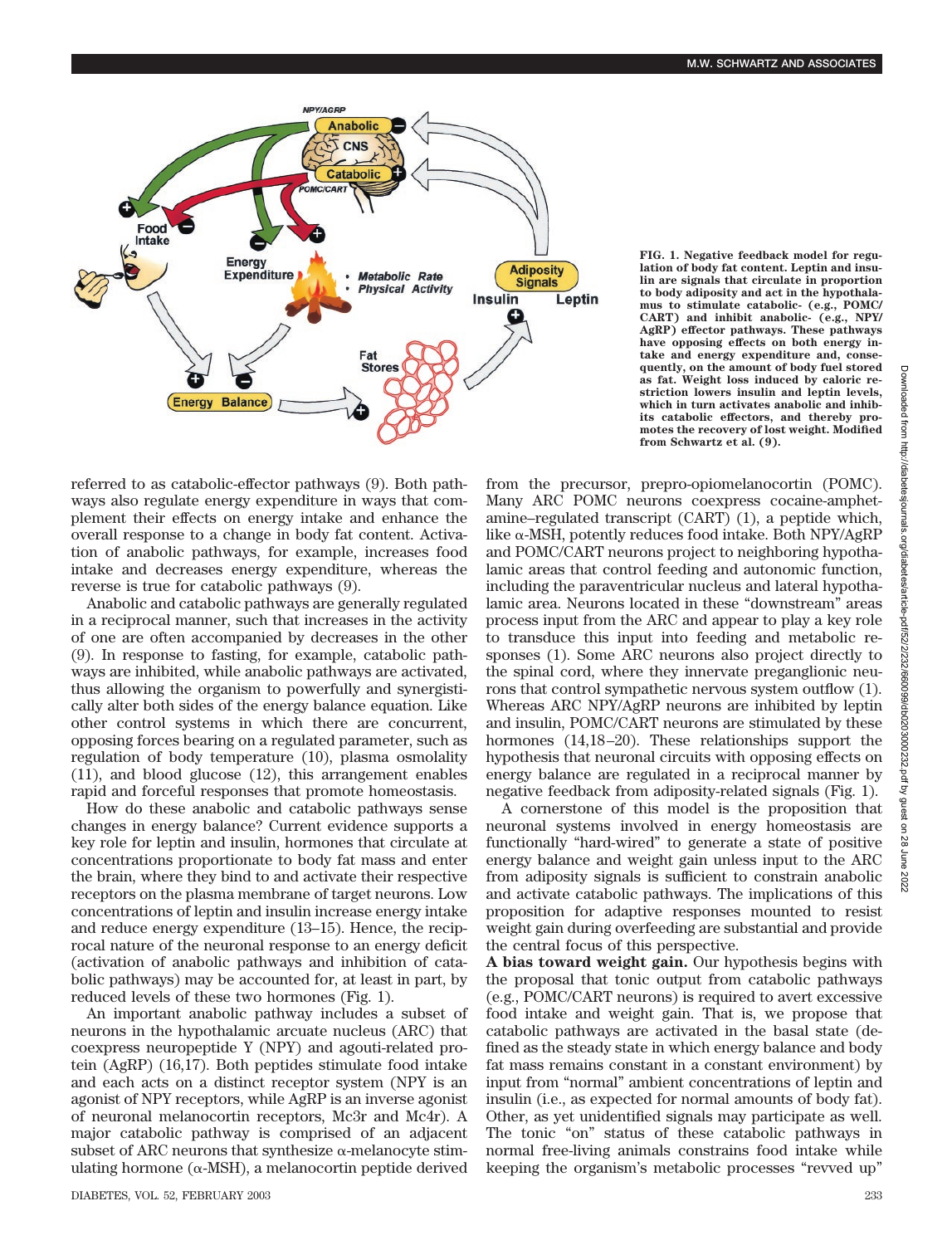## TABLE 1

Relative activity proposed for anabolic (NPY and AGRP) and catabolic (POMC and CART) arcuate nucleus neuropeptide systems in the basal state (at neutral energy balance) and in response to decreases or increases of adiposity

| $\downarrow$ Adiposity<br>$(\downarrow$ leptin and insulin) | Basal             | ↑ Adiposity<br>$($ $\uparrow$ leptin and insulin) |
|-------------------------------------------------------------|-------------------|---------------------------------------------------|
| $\uparrow \uparrow NPY$                                     | $\downarrow$ NPY  | $\downarrow \downarrow$ NPY                       |
| $\uparrow$ $\uparrow$ AGRP                                  | $\downarrow$ AGRP | $\downarrow$ $\downarrow$ AGRP                    |
| $\downarrow$ POMC                                           | $\uparrow$ POMC   | $\uparrow \uparrow$ POMC                          |
| $\downarrow$ CART                                           | $\uparrow$ CART   | $\uparrow$ $\uparrow$ CART                        |

Note that food intake in the basal state is constrained by tonic activity of catabolic signaling pathways, with anabolic pathways being relatively inactive.

against the hard-wired tendency to conserve energy stores (eat more and expend less) when necessary. Hence, the effect of weight loss to reduce the level of adiposity-related hormones will rapidly and forcefully promote positive energy balance and weight gain via a mechanism that involves, at least in part, a decrease of catabolic pathway activity from its basal level.

By comparison, these same basal concentrations of insulin and leptin are proposed to strongly inhibit anabolic pathways (e.g., NPY/AgRP neurons). Thus, we suggest that in the basal state, catabolic pathways are activated, while anabolic pathways are relatively inactive. Consequently, the adaptive response to weight loss in normal individuals (full activation of anabolic, combined with inhibition of catabolic, pathways) should be inherently more vigorous than the response to weight gain (stimulation of alreadyactivated catabolic pathways, inhibition of already-suppressed anabolic pathways) (Table 1, Fig. 2). While the energy homeostasis system can therefore respond to a change of adiposity in either direction, this analysis provides a mechanistic and testable explanation for its apparent bias toward energy storage as opposed to depletion.

**Model predictions.** Several predictions, or inferences, follow logically from this model, and each is discussed below in the context of current literature.

*1) If catabolic (e.g., POMC/CART) signaling predominates over anabolic (e.g., NPY/AgRP) signaling in normal weight maintenance, destruction of the* *ARC should cause weight gain.* Chemical or electrolytic destruction of the ARC leads to obesity (21); the outcome is similar when knife cuts are used to sever outgoing projections from the ARC to adjacent hypothalamic areas (22). Catabolic output from the ARC therefore appears to predominate over anabolic output under usual conditions. Combined with evidence that ARC lesions attenuate the ability of leptin to reduce food intake (23), transduction of the leptin signal into altered feeding behavior appears to depend on intact catabolic responses generated by ARC neurons.

*2) Responses to weight loss are bi-directional (e.g., activation of anabolic pathways and inhibition of catabolic pathways), whereas responses to overfeeding are unidirectional (e.g., comprised primarily of further activation of catabolic pathways with little change in activity of anabolic pathways).* Conditions associated with weight loss, such as fasting and uncontrolled insulin-deficient diabetes, increase the expression of NPY and AgRP mRNA in the ARC (15) (Table 1), while decreasing POMC (9) and CART (24) gene expression in this brain area. By comparison, only the catabolic-effector pathways have been clearly found to respond to overfeeding. When rats are overfed by infusion of liquid nutrients directly into the stomach, for example, the development of anorexia as they gain weight is accompanied by marked increases of ARC POMC gene expression (25), whereas NPY mRNA levels are little affected (26). Therefore, signaling by at least one anabolic pathway (ARC NPY neurons) appears to be at the low end of its dynamic range in animals fed ad libitum, since it does not become inhibited further by weight gain, and yet is strongly activated by energy depletion. This unidirectional response contrasts with that of ARC POMC (catabolic) neurons, which show bi-directional regulation, as they are not only upregulated by overfeeding but are also downregulated during energy restriction.

*3) Signaling by catabolic pathways, but not anabolic pathways, is required for maintenance of normal body weight.* A crucial role for neuronal melanocortin signaling in energy homeostasis is supported by an abundance of literature documenting that its disruption by genetic interventions (e.g., mutations affecting POMC



**FIG. 2. Model for relationship between levels of adiposity signals (insulin and leptin) and activity of anabolic and catabolic effector pathways. When input from adiposity signals falls below normal levels, as during negative energy balance, responses that promote positive energy balance (e.g.,** 1 **food intake;** 2 **energy expendi-ture) are potently activated by the combined effects of increased anabolic and decreased catabolic effector activity. Because anabolic pathways are suppressed by normal levels of adiposity signals, their further inhibition contributes little to the response to an increase of adiposity signaling. The response to positive energy balance is consequently less robust, since it is mediated largely by increased catabolic pathway activity.**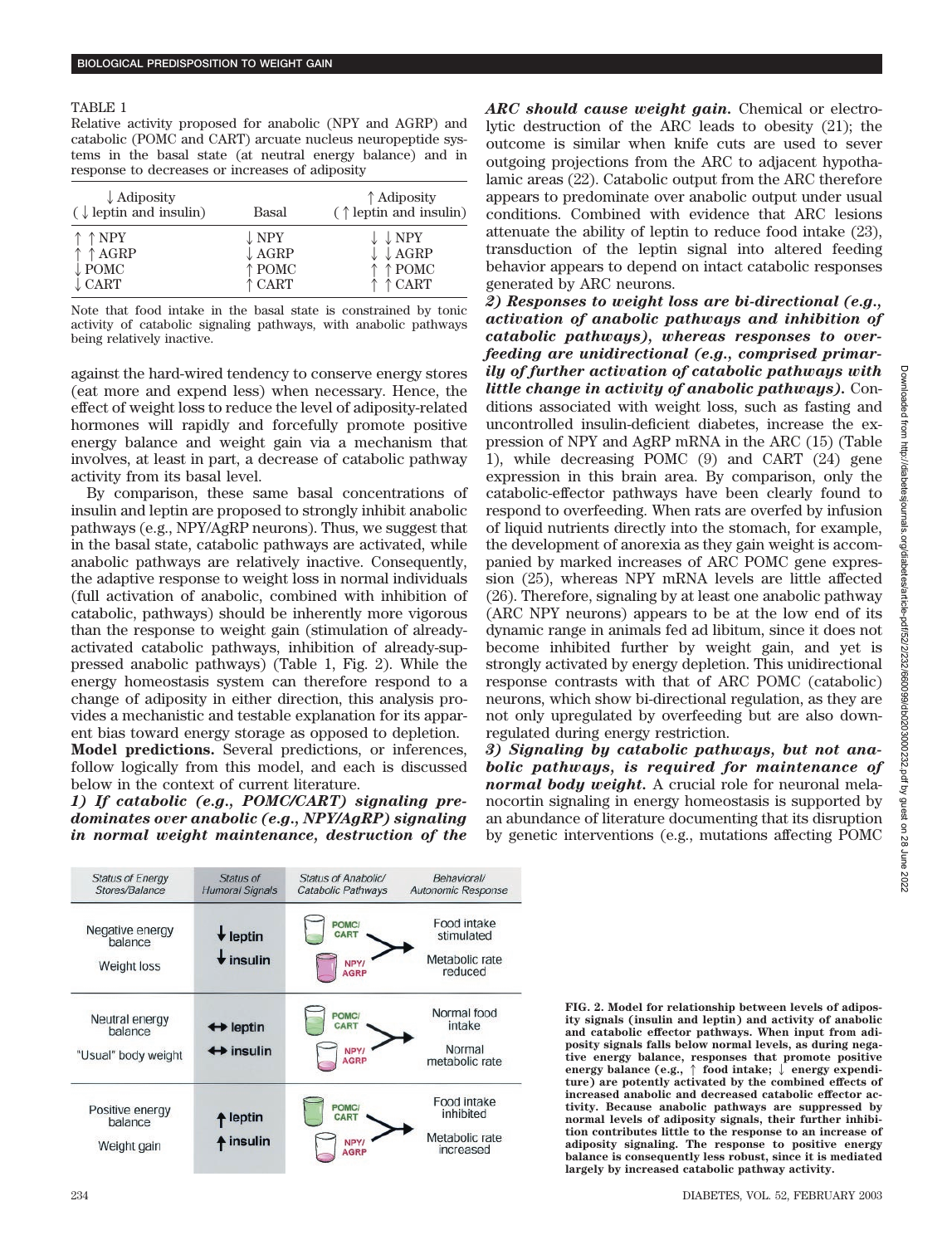or melanocortin-4 receptors [Mc4rs] [27,28]) cause hyperphagia and obesity. In contrast, mice lacking NPY maintain normal body weight and do not suffer from anorexia or weight loss (29). Findings from genetic models therefore suggest that, unlike the requirement for catabolic signaling, normal energy homeostasis does not require tonic anabolic pathway activity. Consistent with this prediction, AgRP-deficient mice, like NPY knockout mice, also maintain normal body weight, as do mice lacking both NPY and AgRP (30). Further evidence that catabolic, but not anabolic, pathways play a critical role in weight maintenance is provided by pharmacological studies in genetically normal animals. Thus, central administration of Mc4r antagonists (31–33) potently increases food intake and body weight, while NPY receptor antagonists are not consistently effective in producing weight loss (34). Future studies (e.g., selective destruction of NPY/AgRP neurons in adult animals) are needed to more critically evaluate the role of anabolic pathways in normal weight maintenance. *4) Signaling by anabolic pathways is required for intact responses to negative energy balance.* At odds with this model prediction, both NPY-deficient (29) and AgRP-deficient (30) mice exhibit intact hyperphagia in response to fasting (34). Indeed, such findings can be interpreted as evidence that these molecules play no role in energy homeostasis. The converse point, however, can also be argued. Thus, the finding that mice lacking NPY or

AgRP (or both) maintain near-normal energy homeostasis may be interpreted to indicate that—by virtue of presumed evolutionary selective pressure—anabolic pathways are more plastic and redundant than catabolic pathways. Accordingly, mutations affecting the leptinmelanocortin signaling cascade can be anticipated to have an energy homeostasis phenotype, while those affecting NPY or AgRP cannot. These opposing interpretations highlight the limitations inherent in gene deletion studies with negative outcomes and emphasize the need for additional studies.

Because of concerns that deprivation-induced feeding may activate redundant mechanisms in addition to NPY/ AgRP neurons, we investigated the role of NPY in a different model of energy depletion. Uncontrolled, insulindeficient diabetes, induced by streptozotocin, causes negative energy balance despite pronounced hyperphagia. Weight loss in this condition is a consequence of insulin deficiency, as insulin is required for control of blood glucose and maintenance of body fat. In the absence of insulin, body fat is mobilized despite marked increases in food consumption, with excess calories (glucose and ketones) being lost in the urine. As expected, depleted body fat mass in this model is accompanied by lowering of plasma leptin, activation of NPY/AgRP neurons, and inhibition of POMC neurons (35). These responses collectively increase food intake. Interestingly, this hyperphagic response is markedly attenuated in NPY-deficient mice (36). These findings imply an obligate role for NPY in diabetic hyperphagia, but not in the response to fasting.

*5) Signaling by catabolic pathways, but not anabolic pathways, is required for intact responses to exogenous leptin.* This prediction is supported by the observation that pharmacological blockade (37,38) or genetic interruption of melanocortin receptors (39) attenuates the anorexic and weight-reducing effects of leptin, in agreement with the hypothesis that melanocortin signaling is required for normal energy homeostasis. By comparison, leptin-induced anorexia is not attenuated (and in fact is augmented) in mice with genetic deficiency of NPY (29,40). The latter finding has been interpreted as evidence that NPY neurons exert effects on food intake opposite to those of leptin. Removal of NPY, therefore, increases leptin's efficacy as an anorexic agent.

*6) Signaling by anabolic pathways is required for intact responses to decreased input from leptin.* To investigate the role of NPY in the phenotype that results from absent leptin signaling, Hollopeter et al. (41) crossed *Npy–/–* with *ob/ob* mice to generate leptin-deficient animals that also lack NPY. The marked reductions in hyperphagia and obesity exhibited by these animals relative to *ob/ob* littermates with intact NPY production confirm a crucial role for NPY in the molecular physiology of positive energy balance and obesity resulting from leptin deficiency. That these double mutants remain obese compared with wild-type controls, however, confirms that leptin deficiency does not cause obesity solely via increased NPY signaling. This outcome is consistent with our model, since reduced catabolic signaling persists in *ob/ob* mice, even in the absence of NPY.

*7) Anabolic pathways are more sensitive (i.e., have a left-shifted dose-effect curve) than catabolic pathways to regulation by adiposity signals.* The precise cellular mechanisms by which ARC neurons are regulated by insulin and leptin remains an important unanswered question. The hypothesis that basal concentrations of these hormones exert near-maximal inhibitory effects on NPY/AgRP neurons while only partially activating adjacent POMC/CART neurons (Fig. 2) is untested. One possible mechanism that can be invoked to explain the proposed differential sensitivity of these two neuronal subsets to input from insulin and leptin relates to the anatomical relationship between NPY/AgRP and POMC/CART neurons within the ARC. Being located in the medial aspect of this brain area, NPY/AgRP neurons are situated more closely than POMC/CART neurons to the median eminence, which lacks a blood-brain barrier (BBB) (42). In light of evidence that the medial ARC may also lack a BBB (43), it is possible that NPY/AgRP neurons are exposed to higher ambient concentrations of insulin and leptin than POMC/CART neurons. Studies that address this hypothesis may help to shed light on the hormonal regulation of ARC neurons.

Alternatively, anabolic and catabolic neurons could potentially respond to input from insulin and leptin via distinct intracellular signaling mechanisms. While leptin activates both the phosphatidylinositol 3-kinase (PI 3-kinase) (44) and the janus kinase–signal transduction and activator of transcription (JAK-STAT) pathway (45) in hypothalamic extracts, for example, neither the relative importance of these responses nor the specific cells in which they occur is known. Both the magnitude and the direction of cellular responses to receptor activation could depend on which of these intracellular pathways predominates in specific neuronal subsets and the downstream molecules with which they interact to affect neuronal function.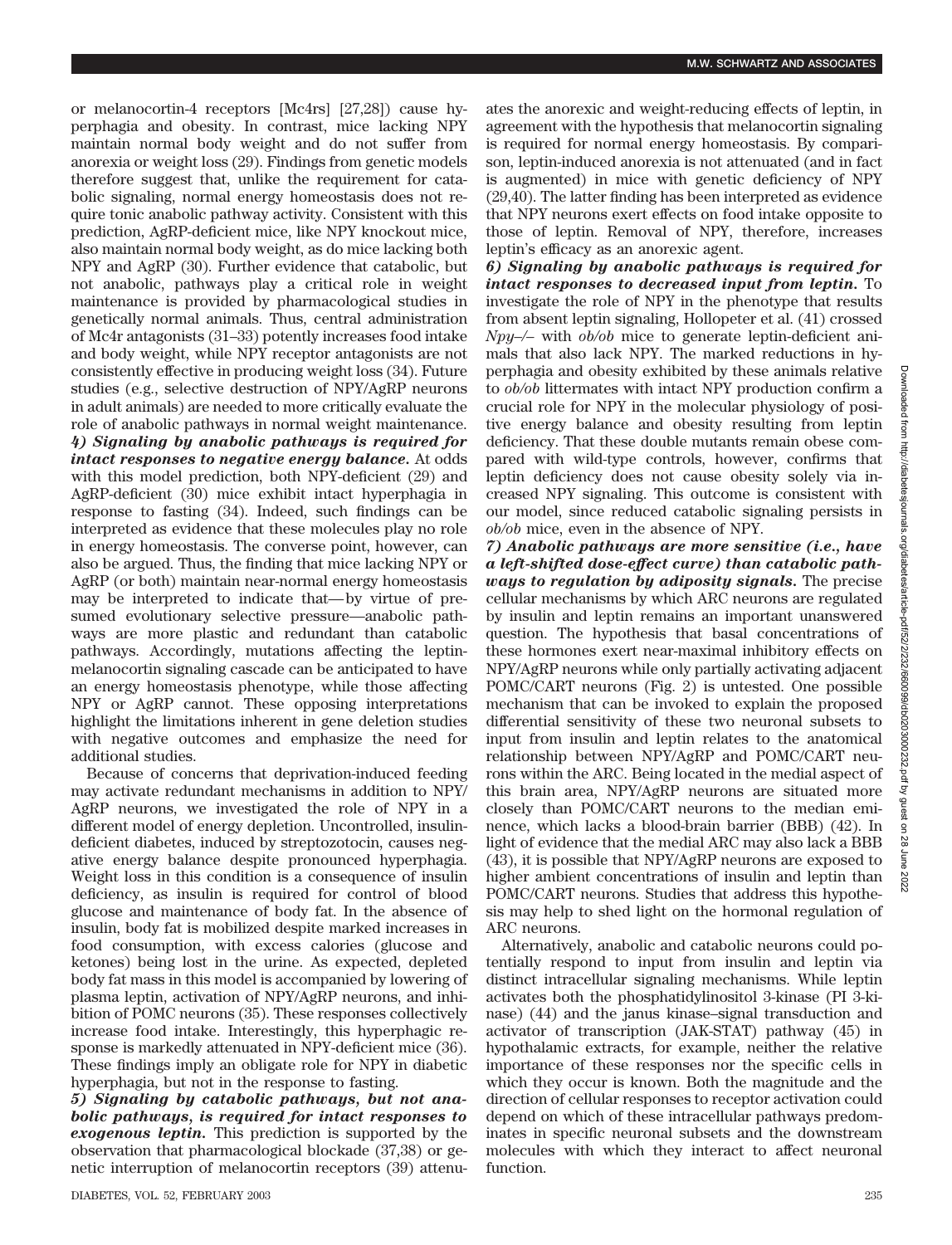**Downstream of the ARC: melanin concentrating hormone.** Melanin concentrating hormone (MCH) is an orexigenic neuropeptide that is synthesized in the lateral hypothalamic area (LHA) and plays a key role in energy homeostasis. Since congenital MCH deficiency causes a lean hypophagic phenotype (46), tonic input from MCH neurons appears to be required for normal control of food intake, even under basal conditions at usual body weight. This possibility seems at odds with our proposal that anabolic signaling pathways are quiescent at usual body weight. Moreover, bi-directional regulation of MCH neurons in response to upward or downward changes in body weight have been reported (47), conflicting with yet another tenet of our model.

To explain these inconsistencies, we propose that MCH neurons are not primary anabolic effectors, as defined here, but rather are integral downstream transducers of signals generated by neurons that respond to changes of body fat content. This hypothesis is supported by the rich supply of fibers from both NPY/AgRP and POMC/CART neurons in the ARC to the MCH neurons in the LHA (48). Moreover, MCH expression is inhibited by  $\alpha$ -MSH and is increased by melanocortin receptor blockade (49). Thus, reduced MCH signaling may, at least in part, constrain food intake in response to tonic melanocortin signaling. These findings collectively suggest that MCH neurons play a crucial role in processing input from pathways originating in the ARC. If melanocortins promote weight loss, at least in part, by inhibiting MCH neurons, deletion of MCH might be expected to mimic the effect on energy homeostasis of increased melanocortin signaling. This outcome differs from that induced by loss of NPY, for example, and is further supported by potent antiobesity effects of a recently described MCH receptor antagonist (50).

**Meal-to-meal control of food intake.** If catabolic tone predominates in the day-to-day maintenance of body weight, what process accounts for meal initiation? Does this require a transient interruption of catabolic tone, or perhaps a transient activation of anabolic pathways? Although the answer is unclear, recent data suggest that both may occur. A key point for this discussion is evidence that NPY/AgRP neurons exert tonic inhibitory control over POMC/CART neurons, an effect mediated at least in part via  $\gamma$ -aminobutyric acid release (51). Transient activation of NPY/AgRP neurons, therefore, not only increases anabolic signaling, but also inhibits catabolic signaling by both antagonizing melanocortin receptors (via AgRP release) and inhibiting catabolic (POMC/CART) neuronal output.

Ghrelin is an acylated peptide secreted from the stomach and upper intestine that stimulates food intake (52,53) via a mechanism that involves activation of NPY/AgRP neurons. The hypothesis that ghrelin participates in meal initiation is supported by evidence that plasma-ghrelin levels peak just before meal onset and fall precipitously thereafter (54). To the extent that ghrelin participates in the perception of hunger and the decision to eat, these data suggest that transient activation of anabolic signaling (which, in turn, transiently disrupts catabolic tone) may play a key role. Thus, it is possible that input from adiposity signals induces tonic catabolic output that constrains energy intake; transient spikes of ghrelin or other meal-inducing stimuli may increase anabolic signaling while simultaneously inhibiting catabolic output, thus favoring the onset of feeding.

Many factors that participate in meal initiation, however, are not hard-wired into the physiology of energy homeostasis. Learned behaviors, sensory cues, emotional inputs, palatability of available food, as well as social or societal variables all influence the decision to eat, and none of these are tied directly to neuroendocrine circuits involved in energy homeostasis. Indeed, it has been argued that meal initiation is a process driven more by learned and other 'nonbiological' parameters than by defined hormonal stimuli, and that long-term regulation of energy intake occurs predominantly via control of meal termination (which is also sensitive to input from insulin and leptin) rather than meal onset (rev. in 55,56).

## **DISCUSSION**

The model proposed here is not intended to explain how obesity occurs. Rather, the intent is to better understand the apparent bias of the energy homeostasis system in favor of weight gain. This information is important for the development of an interpretive and experimental framework that encompasses genetic and environmental factors related to obesity. Clarifying the regulation of neuronal pathways by adiposity signals and their contribution to adaptive responses to weight loss and weight gain is critical if we are to understand how mammalian systems evolved to defend against the threat of starvation. This evolutionary process may have involved selection of allelic variants of the genes discussed, as well as others that predispose to weight gain.

From a clinical perspective, there is a compelling need to understand how weight gain occurs so readily in the context of a homeostatic system that regulates body fat. Such understanding will assist in the selection of appropriate drug targets and will facilitate therapeutic decisionmaking in a future where multiple drug options for obesity treatment are likely to exist. For example, inhibition of anabolic activity is unlikely to cause weight loss by itself if anabolic pathways are already hypoactive under ad libitum feeding conditions, but it may help to maintain weight loss induced by other interventions (since weight loss should activate anabolic effectors that had previously been quiescent). Conversely, the weight-reducing efficacy of drugs that activate catabolic effector pathways (e.g., agonists of melanocortin receptors) are likely to be potentiated by concomitant inhibition of anabolic pathways that will otherwise be activated as body fat is lost. Drug combinations that both activate catabolic and inhibit anabolic pathways, or alternatively, act downstream of these neuronal systems, may ultimately be required for optimal pharmacotherapy of obesity.

The means by which our bodies strive to defend fat stores in the face of large variation in day-to-day energy intake and expenditure is an area of fundamental biomedical importance. The ability to improve the lives of individuals with disorders of this process will require a detailed understanding of how this system works. While the rapid pace at which new signaling molecules are being discovered continues to generate intense research inter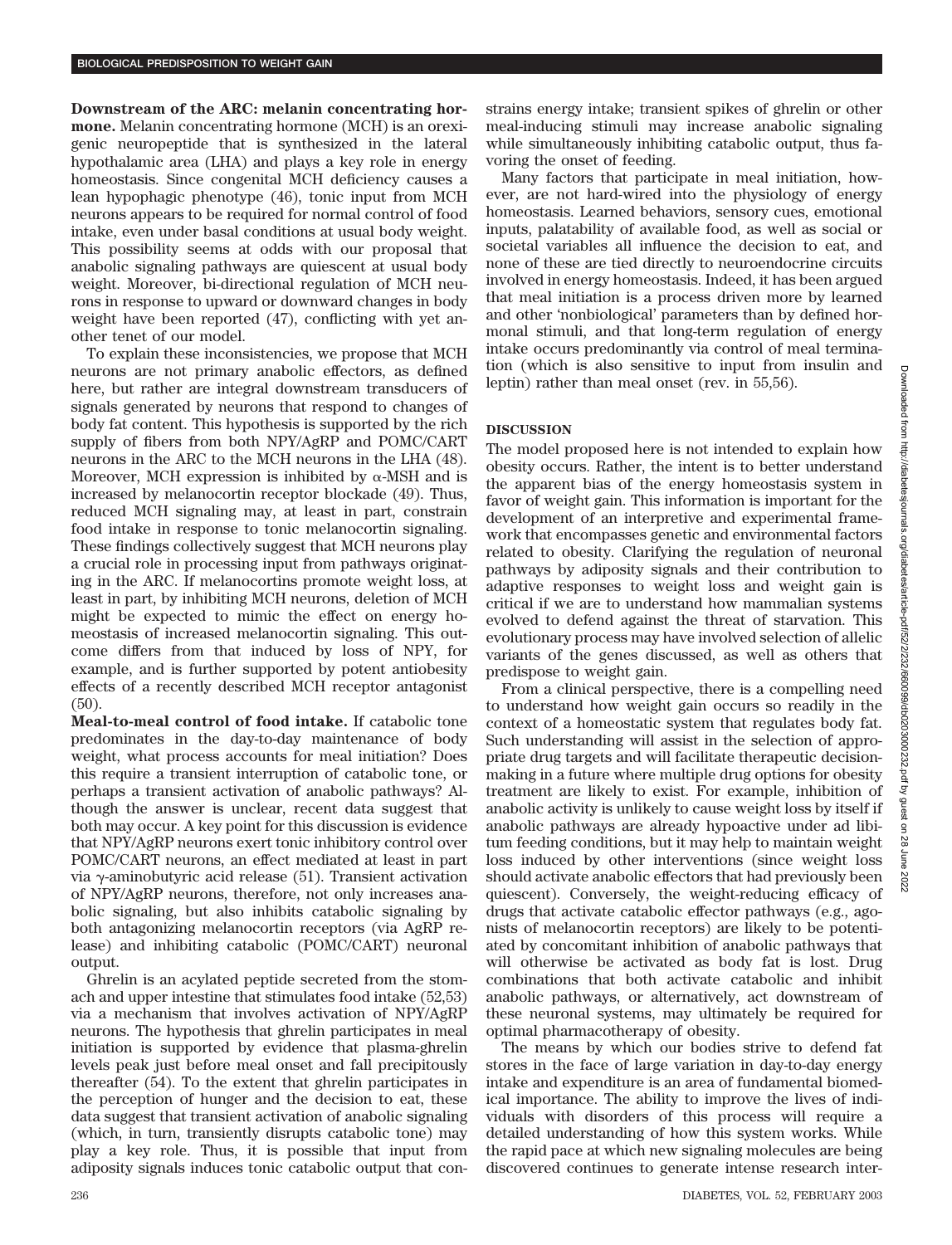est, valid physiological models with which to interpret experimental and clinical phenomena are essential for the development of more effective therapeutic strategies.

## **REFERENCES**

- 1. Elmquist JK, Elias CF, Saper CB: From lesions to leptin: hypothalamic control of food intake and body weight (Review). *Neuron* 22:221–232, 1999
- 2. Pasman WJ, Saris WH, Westerterp-Plantenga MS: Predictors of weight maintenance. *Obes Res* 7:43–50, 1999
- 3. Rossner S: Obesity through the ages of man. *Int J Obes Relat Metab Disord* 25 (Suppl. 4):S29–S33, 2001
- 4. Kopelman PG: Obesity as a medical problem. *Nature* 404:635–643, 2000
- 5. Ahima RS, Prabakaran D, Mantzoros C, Qu D, Lowell B, Flier-Maratos E, Flier JS: Role of leptin in the neuroendocrine response to fasting. *Nature* 382:250–252, 1996
- 6. Ahima RS, Kelly J, Elmquist JK, Flier JS: Distinct physiologic and neuronal responses to decreased leptin and mild hyperleptinemia. *Endocrinology* 140:4923–4931, 1999
- 7. Coleman DL: Obesity genes: beneficial effects in heterozygous mice. *Science* 203:663–665, 1979
- 8. Bjorntorp P: Thrifty genes and human obesity. Are we chasing ghosts? *Lancet* 358:1006–1008, 2001
- 9. Schwartz MW, Woods SC, Porte DJ, Seeley RJ, Baskin DG: Central nervous system control of food intake. *Nature* 404:661–671, 2000
- 10. Gordon CJ: *Temperature Regulation in Laboratory Rodents*. New York, Cambridge University Press, 1993
- 11. Stricker EM, Sved AF: Thirst. *Nutrition* 16:821–826, 2000
- 12. Newsholme EA, Dimitriadis G: Some thoughts on the importance of insulin
- in the regulation of the blood glucose level. *Experientia* 52:421–425, 1996 13. Woods SC, Seeley RJ, Porte DJ, Schwartz MW: Signals that regulate food intake and energy homeostasis. *Science* 280:1378–1383, 1998
- 14. Benoit SC, Air EL, Coolen LM, Strauss R, Jackman A, Clegg DJ, Seeley RJ, Woods SC: The catabolic action of insulin in the brain is mediated by melanocortins. *J Neurosci* 22:9048–9052, 2002
- 15. Mizuno TM, Makimura H, Silverstein J, Roberts JL, Lopingco T, Mobbs CV: Fasting regulates hypothalamic neuropeptide Y, agouti-related peptide, and proopiomelanocortin in diabetic mice independent of changes in leptin or insulin. *Endocrinology* 140:4551–4557, 1999
- 16. Broberger C, Johansen J, Johansson C, Schalling M, Hokfelt T: The neuropeptide Y/agouti gene-related protein (AGRP) brain circuitry in normal, anorectic, and monosodium glutamate-treated mice. *Proc Natl Acad SciUSA* 95:15043–15048, 1998
- 17. Hahn TM, Breininger JF, Baskin DG, Schwartz MW: Coexpression of Agrp and NPY in fasting-activated hypothalamic neurons. *Nat Neurosci* 1:271– 272, 1998
- 18. Schwartz MW, Seeley RJ, Weigle DS, Burn P, Campfield LA, Baskin DG: Leptin increases hypothalamic proopiomelanocortin (POMC) mRNA expression in the rostral arcuate nucleus. *Diabetes* 46:2119–2123, 1997
- 19. Thornton JE, Cheung CC, Clifton DK, Steiner RA: Regulation of hypothalamic proopiomelanocortin mRNA by leptin in ob/ob mice. *Endocrinology* 138:5063–5067, 1997
- 20. Mizuno T, Kleopoulos S, Bergen H, Roberts J, Priest C, Mobbs C: Hypothalamic pro-opiomelanocortin mRNA is reduced by fasting and in *ob/ob* and *db/db* mice, but is stimulated by leptin. *Diabetes* 47:294–297, 1998
- 21. Bergen HT, Mizuno TM, Taylor J, Mobbs CV: Hyperphagia and weight gain after gold-thioglucose: relation to hypothalamic neuropeptide Y and proopiomelanocortin. *Endocrinology* 139:4483–4488, 1998
- 22. Bell ME, Bhatnagar S, Akana SF, Choi S, Dallman MF: Disruption of arcuate/paraventricular nucleus connections changes body energy balance and response to acute stress. *J Neurosci* 20:6707–6713, 2000
- 23. Tang-Christensen M, Holst JJ, Hartmann B, Vrang N: The arcuate nucleus is pivotal in mediating the anorectic effects of centrally administered leptin. *Neuroreport* 10:1183–1187, 1999
- 24. Kristensen P, Judge ME, Thim L, Ribel U, Christjansen KN, Wulff BS, Clausen JT, Jensen PB, Madsen OD, Vrang N, Larsen PJ, Hastrup S: Hypothalamic CART is a new anorectic peptide regulated by leptin. *Nature* 393:72–76, 1998
- 25. Hagan M, Rushing P, Schwartz M, Yagaloff K, Burn P, Woods S, Seeley R: Role of the CNS melanocortin system in the response to overfeeding. *J Neurosci* 19:2362–2367, 1999
- 26. Seeley RJ, Matson CA, Chavez M, Woods SC, Schwartz MW: Behavioral, endocrine and hypothalamic responses to involuntary overfeeding. *Am J Physiol* 271:R819–R823, 1996
- 27. Huszar D, Lynch CA, Fairchild-Huntress V, Dunmore JH, Fang Q, Berke-

meier LR, Gu W, Kesterson RA, Boston BA, Cone RD, Smith FJ, Campfield LA, Burn P, Lee F: Targeted disruption of the melanocortin-4 receptor results in obesity in mice. *Cell* 88:131–141, 1997

- 28. Yaswen L, Diehl N, Brennan MB, Hochgeschwender U: Obesity in the mouse model of pro-opiomelanocortin deficiency responds to peripheral melanocortin. *Nat Med* 5:1066–1070, 1999
- 29. Erickson JC, Clegg KE, Palmiter RD: Sensitivity to leptin and susceptibility to seizures of mice lacking neuropeptide Y. *Nature* 381:415–418, 1996
- 30. Qian S, Chen H, Weingarth D, Trumbauer ME, Novi DE, Guan X, Yu H, Shen Z, Feng Y, Frazier E, Chen A, Camacho RE, Shearman LP, Gopal-Truter S, MacNeil DJ, Van der Ploeg LH, Marsh DJ: Neither agouti-related protein nor neuropeptide Y is critically required for the regulation of energy homeostasis in mice. *Mol Cell Biol* 22:5027–5035, 2002
- 31. Fan W, Boston B, Kesterson R, Hruby V, Cone R: Role of melanocortinergic neurons in feeding and the agouti obesity syndrome. *Nature* 385:165–168, 1997
- 32. Hagan MM, Rushing PA, Pritchard LM, Schwartz MW, Strack AM, Van der Ploeg HT, Woods SC, Seeley RJ: Long-term orexigenic effects of AgRP- (83–132) involve mechanisms other than melanocortin receptor blockade. *Am J Physiol Regul Integr Comp Physiol* 279:R47–R52, 2000
- 33. Kim MS, Rossi M, Abusnana S, Sunter D, Morgan DG, Small CJ, Edwards CM, Heath MM, Stanley SA, Seal LJ, Bhatti JR, Smith DM, Ghatei MA, Bloom SR: Hypothalamic localization of the feeding effect of agouti-related peptide and α-melanocyte-stimulating hormone. *Diabetes* 49:177-182, 2000
- 34. Zimanyi IA, Fathi Z, Poindexter GS: Central control of feeding behavior by neuropeptide Y. *Curr Pharm Des* 4:349–366, 1998
- 35. Havel PJ, Hahn TM, Sindelar DK, Baskin DG, Dallman MF, Weigle DS, Schwartz MW: Effects of streptozotocin-induced diabetes and insulin treatment on the hypothalamic melanocortin system and muscle uncoupling protein 3 expression in rats. *Diabetes* 49:244–252, 2000
- 36. Sindelar DK, Mystkowski P, Marsh DJ, Palmiter RD, Schwartz MW: Attenuation of diabetic hyperphagia in neuropeptide Y–deficient mice. *Diabetes* 51:778–783, 2002
- 37. Seeley R, Yagaloff K, Fisher S, Burn P, Thiele T, van DG, Baskin D, Schwartz M: Melanocortin receptors in leptin effects. *Nature* 390:349, 1997
- 38. Satoh N, Ogawa Y, Katsuura G, Numata Y, Masuzaki H, Yoshimasa Y, Nakao K: Satiety effect and sympathetic activation of leptin are mediated by hypothalamic melanocortin system. *Neurosci Lett* 249:107–110, 1998
- 39. Halaas JL, Boozer C, Blair-West J, Fidahusein N, Denton DA, Friedman JM: Physiological response to long-term peripheral and central leptin infusion in lean and obese mice. *Proc Natl Acad SciUSA* 94:8878–8883, 1997
- 40. Hollopeter G, Erickson J, Seeley R, Marsh D, Palmiter R: Response of neuropeptide Y-deficient mice to feeding effectors. *Regul Pept* 75–76:383– 389, 1998
- 41. Erickson JC, Hollopeter G, Palmiter RD: Attenuation of the obesity syndrome of ob/ob mice by the loss of neuropeptide Y. *Science* 274:1704– 1707, 1996
- 42. Ganong WF: Circumventricular organs: definition and role in the regulation of endocrine and autonomic function. *Clin Exp Pharmacol Physiol* 27:422–427, 2000
- 43. Peruzzo B, Pastor FE, Blazquez JL, Schobitz K, Pelaez B, Amat P, Rodriguez EM: A second look at the barriers of the medial basal hypothalamus. *Exp Brain Res* 132:10–26, 2000
- 44. Spanswick D, Smith MA, Mirshamsi S, Routh VH, Ashford ML: Insulin activates ATP-sensitive  $K<sup>+</sup>$  channels in hypothalamic neurons of lean, but not obese rats. *Nat Neurosci* 3:757–758, 2000
- 45. McCowen KC, Chow JC, Smith RJ: Leptin signaling in the hypothalamus of normal rats in vivo. *Endocrinology* 139:4442–4447, 1998
- 46. Shimada M, Tritos NA, Lowell BB, Flier JS, Maratos-Flier E: Mice lacking melanin-concentrating hormone are hypophagic and lean. *Nature* 396:670– 674, 1998
- 47. Tritos NA, Maratos-Flier E: Two important systems in energy homeostasis: melanocortins and melanin-concentrating hormone. *Neuropeptides* 33: 339–349, 1999
- 48. Elias CF, Saper CB, Maratos-Flier E, Tritos NA, Lee C, Kelly J, Tatro JB, Hoffman GE, Ollmann MM, Barsh GS, Sakurai T, Yanagisawa M, Elmquist JK: Chemically defined projections linking the mediobasal hypothalamus and the lateral hypothalamic area. *J Comp Neurol* 402:442–459, 1998
- 49. Hanada R, Nakazato M, Matsukura S, Murakami N, Yoshimatsu H, Sakata T: Differential regulation of melanin-concentrating hormone and orexin genes in the agouti-related protein/melanocortin-4 receptor system. *Biochem Biophys Res Commun* 268:88–91, 2000
- 50. Borowsky B, Durkin MM, Ogozalek K, Marzabadi MR, DeLeon J, Heurich R, Lichtblau H, Shaposhnik Z, Daniewska I, Blackburn TP, Branchek TA, Gerald C, Vaysse PJ, Forray C: Antidepressant, anxiolytic and anorectic

June: 2022